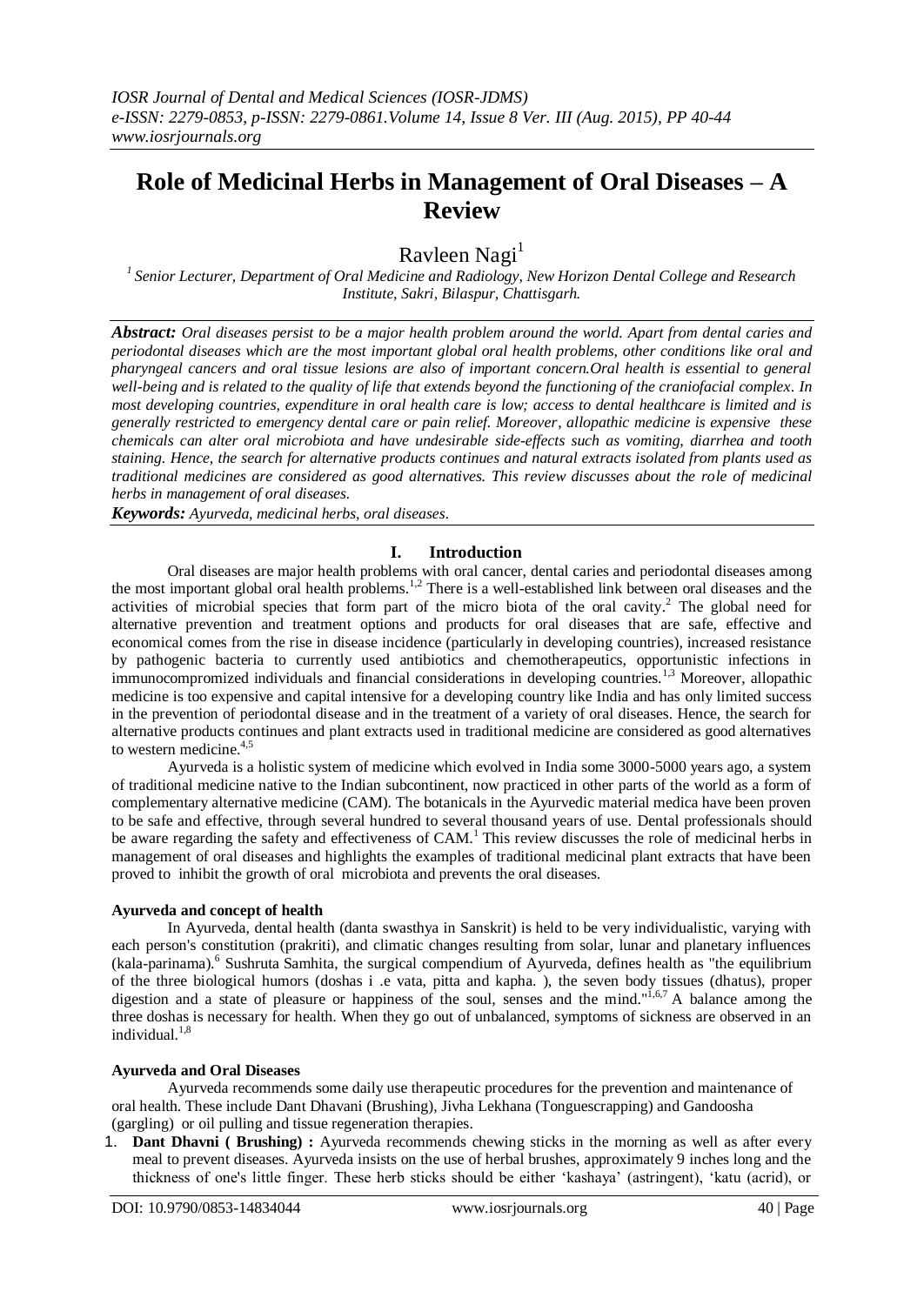'tikta' (bitter) in taste. The method of use is to crush one end, chew it, and eat it slowly.<sup>9</sup> Toothbrushing is an activity carried out with a "toothbrush" which is a special little brush designed for use on teeth.

Products and derivatives of the Azadirachta indica (Neem) tree have been used for medicinal ,cosmetic, agricultural and other purposes due to its antifungal, antibacterial, antiviral, pest-control, sedative and more effects. The stems of neem tree should be healthy, soft, without leaves or knots and taken from a healthy tree. Chewing on these stems is believed to cause attrition and levelling of biting surfaces, facilitate salivary secretion and, possibly, help in plaque control, while some stems have an anti-bacterial action it is stated that people with the vata dosha dominance may develop atrophic and receding gums, and are recommended to use chewing sticks with bitter-sweet or astringent tastes, such as liquorice (Glycyrrhiza glabra) and black catechu or the cutch tree (Acacia Catechu Linn), respectively. <sup>10</sup> Pitta dosha dominant individuals are recommended to use chewing sticks with a bitter taste such as the twigs from the neem and the arjuna tree (Terminalia arjuna). Those with the kapha dosha dominant are likely to have pale and hypertrophic gums and are asked to use chewing sticks with a pungent taste, citing the fever nut (Caesalipinia bonduc) and the common milkweed plant (Calotropis procera). .Neem extracts can also be found in Ayurvedic and other toothpastes. 10,11

Another effective natural toothbrush prized since many centuries, the use of Salvadora persica twigs( Miswak, Peelu) has even been recommended by the World Health Organization for oral hygiene purposes. They have a number of medicinal properties such as being antiseptic, astringent, detergent and containing enzyme inhibitors [a](http://www.healingteethnaturally.com/natural-toothbrush-alternatives-neem-peelu-miswak.html#1)nd also contain some other ingredients, much fluoride and silica<sup>1</sup> as well as sulphur, vitamin C and flavonoids. It has also shown an analgesic effect to thermal stimuli which suggests its effectiveness in the management of dentinal hypersensitivity.<sup>1,4</sup> Thin twigs of Acacia nilotica (Gum Arabica) have been used as a toothbrush in large parts of the Indian sub-continent.<sup>4</sup>

2. **Gandusha (gargling) or Oil Pulling Therapy**: Oil pulling is an ancient procedure in Ayurveda, which involved swishing oil in the mouth for oral health and systemic health benefits. In ayuverda text , Charaka Samhita, it is mentioned as Kavala or Gandusha. It has been used extensively as a traditional Indian folk remedy for many years to prevent decay, oral malodor, bleeding gums, dryness of throat, cracked lips and for strengthening teeth, gums and the jaw. It involves use of edible oils such as Coconut oil, Corn oil, Rice bran oil, Palm oil, Sesame oil, Sunflower oil, Soya bean oil.<sup>1,12-14</sup>

Gandusha and Kavala Graha are two primary oral cleansing techniques; specialized therapy to treat as well as to prevent oral diseases. Gandusha involves filling the mouth completely with fluid so that gargling is impossible. In Gandusha, the oral cavity is filled completely with liquid medicine, held for about 3-5 minutes, and then released. In Kavala Graha, a comfortable amount of fluid is retained with the mouth closed for about 3 minutes, and then gargled.<sup>15</sup>

#### **Mechanism of action**

The oil acts as a cleanser. When it is put it in the mouth and worked around the teeth and gums it "pulls" out bacteria and other debris. Oil pulling has a very powerful detoxifying effect. Toxins are pulled from the body. One of the initial cleansing symptom patients experience is an increased flow of mucous from throat and sinuses. Mucous drainage is one of the body's method of removing toxins.<sup>16</sup>

The sesame plant (Sesamum indicum) of the Pedaliaceae family has been considered a gift of nature to mankind for its nutritional qualities and desirable health effects. Sesame oil is considered to be the queen of oil seed crops because of its beneficiary effects. Sesame oil is found to be effective in reducing bacterial growth and adhesion. Toxins and bacteria from the body might be expelled through the tongue and trapped in the oil and removed from the body. It contains high amounts of unsaturated fatty acids such as linoleic acid and oleic acid. Sesame oil has been found to significantly reduced S. mutans counts in plaque and saliva of adolescents within 1 wee. $17$ 

Coconut oil contains 92% saturated acids, approximately 50% of which is lauric acid and studies revealed that the monolaurin, the monoglycerides of lauric acid from coconut oil had antimicrobial activity against various Gram-positive and Gram-negative organisms, including Escherichia vulneris, Enterobcater spp., Helicobacter pylori, Staphylococcus aureus, Candida spp., including Candida albicans, Candida glabrata,Candida tropicali, Candida parapsilosis, Candida stellatoidea and Candida krusei, as well as enveloped viruses. 18-21 Monolaurin and other medium chain monoglycerideshad the capacity to alter bacterial cell walls, penetrate and disrupt cell membranes, inhibit enzymes involved in energy production and nutrient transfer, leading to the death of the bacteria.<sup>16</sup>

Ozonized Sunflower oil possess powerful antioxidant properties due to ozone itself and studies have shown antibacterial properties against S. aureus, Escherichia coli, Pseudomonas aeruginosa, Enterococcus faecalis, Mycobacterium spp., Streptococcus pyogenes and C. albicans.<sup>22</sup>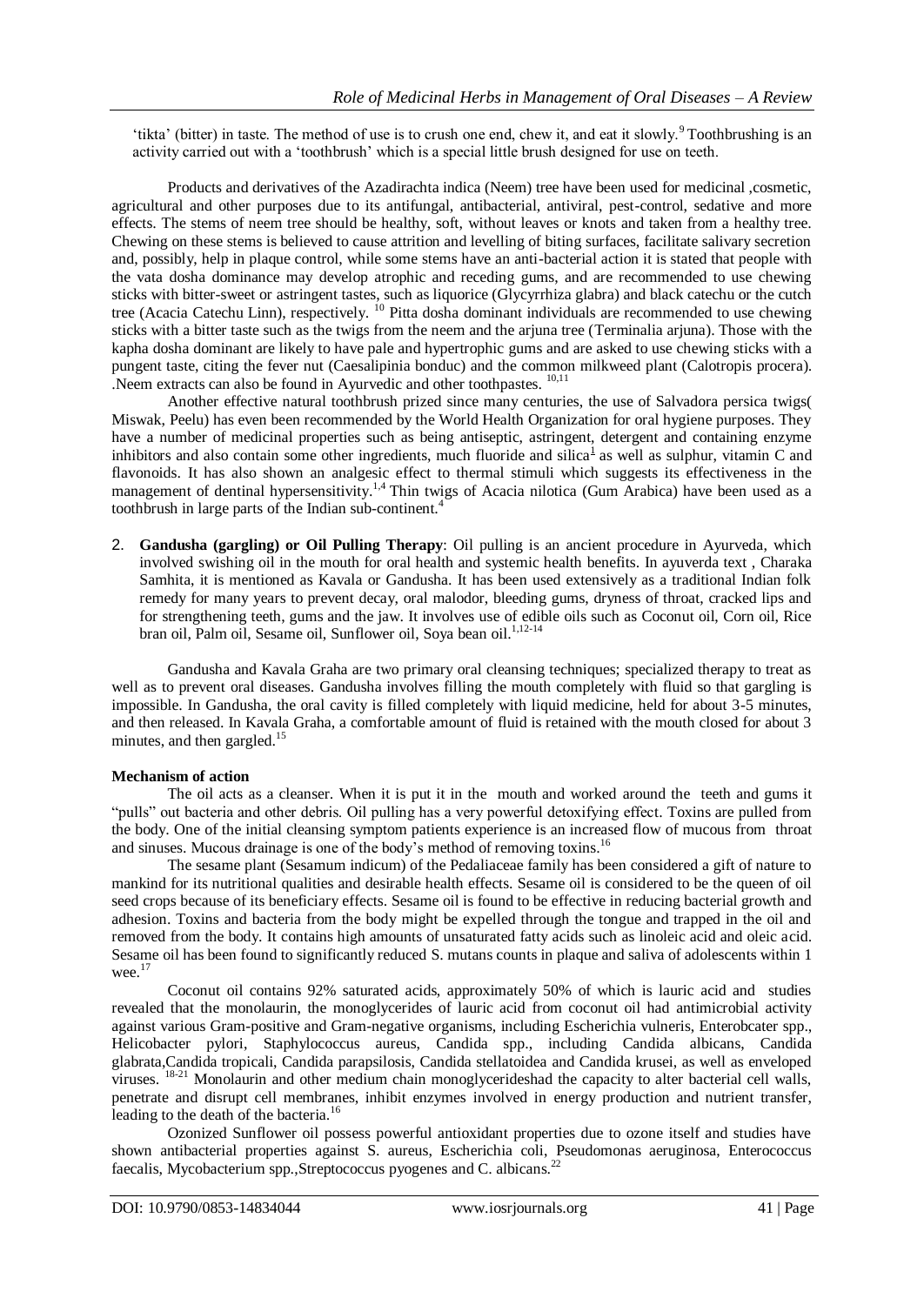## **Oil Pulling Therapy and Oral Health**

Oil pulling therapy has been **found to** prevent dental caries, halitosis, bleeding gums, dental pain and sensitivity of teeth, oral dryness and prevents cracking of lips. Reseraches have revealed that the oil pulling therapy showed a reduction in the plaque index, modified gingival scores, and total colony count of aerobic microorganisms in the plaque of adolescents with plaque-induced gingivitis. <sup>1,12,23</sup> These oral cleansing techniques can also benefit bad breath, dry face, dull senses, exhaustion, anorexia, loss of taste, impaired vision, sore throat, and all kapha related imbalances.<sup>12</sup>

### **Advantages**

The technique is cheap, easy, readily available home remedy and without any side effects. It causes no staining,no taste alterations and allergic reactions and is claimed to cure about 30 systemic diseases ranging from headache, migraine to diabetes and asthma.1,12,16

#### 3. **Tissue Regeneration therapy**

In Ayurveda, amla is considered to be a potent rasayana (rejuvenator) and to be useful in stalling the degenerative and senescence process, to promote longevity, enhance digestion, to treat constipation, reduce fever, purify the blood, reduce cough, alleviate asthma, strengthen the heart, benefit the eyes, stimulate hair growth, enliven the body, and enhance the intellect. 24,25

Various parts of the plant are used to treat a range of diseases, but the most important is the fruit. The fruit is used either alone or in combination with other plants to treat many ailments such as common cold and fever; as a diuretic, laxative, liver tonic, refrigerant, stomachic, restorative, antipyretic,anti-inflammatory, hair tonic; to prevent peptic ulcer and dyspepsia, and as a digestive. It possesses antipyretic, analgesic, antitussive, antiatherogenic, adaptogenic, cardioprotective, gastroprotective, antianemia, antihypercholesterolemia, wound healing, antidiarrheal, antiatherosclerotic, hepatoprotective, nephroprotective, and neuroprotective properties.<sup>24</sup>

In dentistry, amla mouth rinse two grams per day can be taken orally in capsules for long-term benefit to the teeth and gums. Herbs such as amla that support the healing and development of connective tissue when taken internally also benefit the gums. Bilberry fruit and hawthorn berry stabilize collagen, strengthening the gum tissue. Liquorice root promotes anti-cavity action, reduces plaque, and has an antibacterial effect. Herbs such as yellow dock root, alfalfa leaf, cinnamon bark and turmeric root are taken internally to strengthen Astidharu, for example, the skeleton and the joints, have proven to be good for long term health of teeth. <sup>25,26</sup>

Turmeric, otherwise known as Circuma longa, is a member of the ginger family, Zingaberaceae. The Latin name is derived from the Persian word, .kirkum, which means saffron, in reference to the rhizome's vibrant yellow-orange color. It is indigenous to southeast Asia, but has long been used and cultivated throughout India.It has various health benefits such as analgesic, antibacterial, anti-inflammatory, anti-tumor, anti-allergic, antioxidant, antiseptic, antispasmodic, appetizer, astringent, cardiovascular, carminative, cholagogue, digestive, and diuretic. 27,28

In dentistry, rinsing the mouth with turmeric water (boil 5 g of turmeric powder, two cloves, and two dried leaves of guava in 200 g water) gives instant dental pain relief. Massaging the aching teeth with roasted, ground turmeric eliminates pain and swelling. Applying the powder of burnt turmeric pieces and bishop"s weed seed on teeth and cleaning them makes the gums and strengthens the teeth .Applying a paste made from 1 tablespoon (tsp) of turmeric with  $\frac{1}{2}$  tsp of salt and  $\frac{1}{2}$  tsp of mustard oil provides relief from gingivitis and periodontitis. It is advised to rub the teeth and gums with this paste twice daily. In dental practice, turmeric extract is used as a pit and fissure sealent and detection of dental plaque.It has been found to possess anticancer activity and has a important role in treatment of various potentially malignant disorders such as oral submucous fibrosis leukoplakia and oral lichen planus. $27-29$ 

#### **Miscellaneous Medicinal Plant extracts**

Allopathic medicine can alter oral microbiota and have side-effects such as diarrhoea, vomiting and tooth staining. Hence more research should be encouraged in future on role of natural medicinal herbs in treatment of diseases of oral cavity. Uses of medicinal plants are illustrated in table No.1<sup>1,2,4</sup>

## **Safety of Herbal Remedies**

Traditional medicines and practices can cause harmful, adverse reactions if the product or therapy is of poor quality, or it is taken inappropriately or in conjunction with other medicines. Increased patient awareness about safe usage is important, as well as more training, collaboration and communication among providers of traditional and other medicines. Ayurveda uses many metals in therapeutics, but that is only after due purification process strictly followed in accordance with authentic traditional methods. Lead, mercury, and arsenic intoxication have been associated with the use of ayurvedic herbal medicine products.<sup>30</sup> In future, more research work should be carried out regarding safety and efficacy of these herbal products.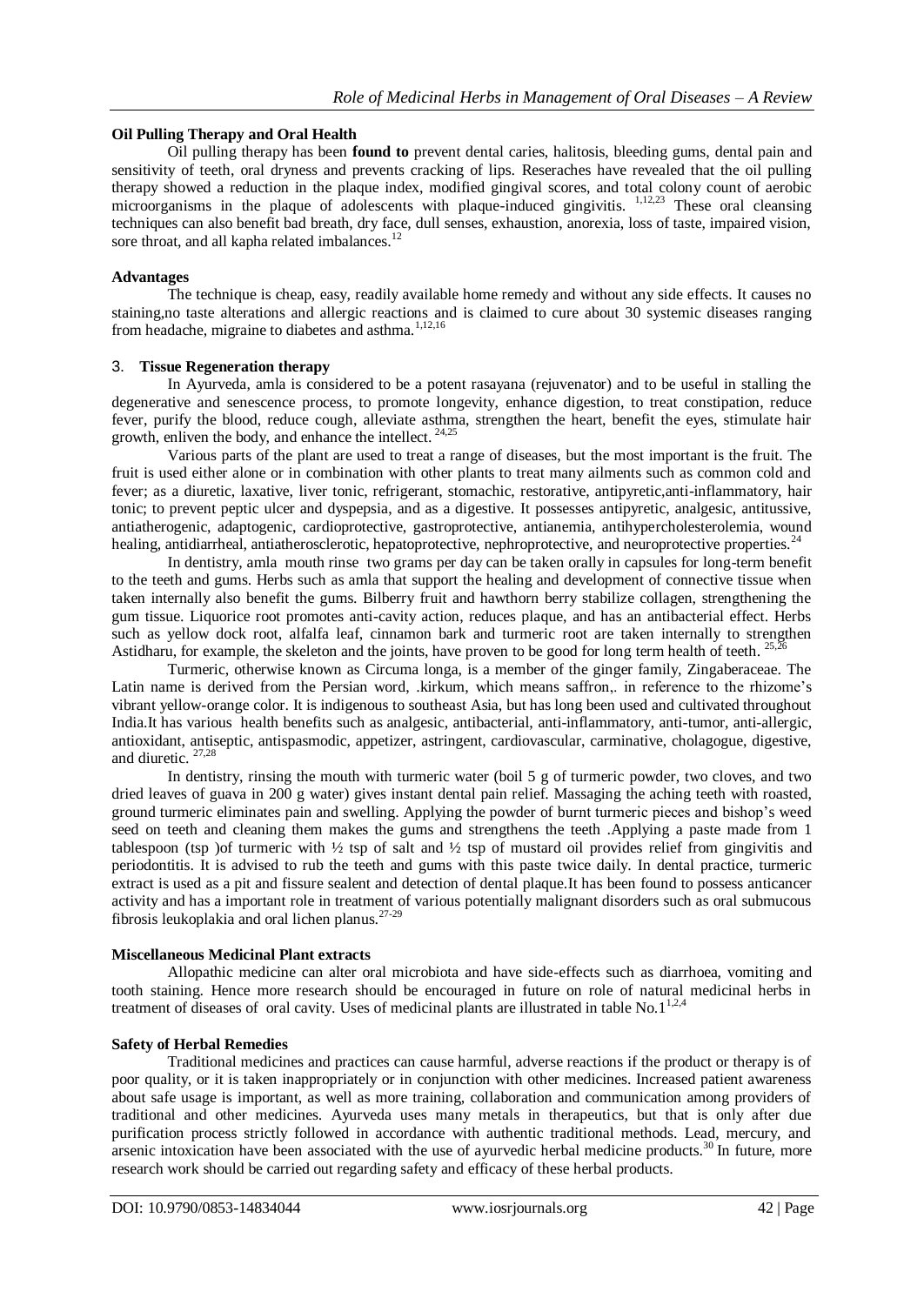## **II. Conclusion**

Oral cancer, dental caries, and periodontal diseases are among the most important global oral health problems. Oral health influences the general quality of life and poor oral health is linked to chronic conditions and systemic diseases. The standard Western medicine has had only limited success in the prevention of periodontal disease and in the treatment of a variety of oral diseases,is expensive and associated with adverse effects. The use of plants and herbs for dental care is a very common indigenous system of medicine and it must be included in everyday life. sthe active principles of plants should be incorporated into modern oral health-care practices and dentists should be encouraged to use natural remedies in various oral health treatments. This will make dentistry much safer, affordable and more accessible for the lower socio-economic groups in society In future, studies on efficacy of ayurvedic herbs should be carried out in developing countries like india to establish their therapeutic benefits either alone or in combination with conventional therapies.

#### **Conflict Of Interest**

Author of the manuscript declare no conflict of interest.

#### **Acknowledgement**

**I** would like to thank our principal Dr. Rana K. Varghese for support and guidance.

#### **References**

- [1]. Torwane NA, Hongal S, Goel P, Chandrashekar B R. Role of Ayurveda in management of oral health. .Phcog Rev 2014;8:16-21.
- [2]. Palombo EA. Traditional Medicinal Plant Extracts and Natural Products with Activity against Oral Bacteria: Potential Application in the Prevention and Treatment of Oral Diseases. J Evid Based Complementary Altern Med 2011: 1-5
- [3]. Dash TR, Singh N, Gupta D, et al. Role of Medicinal Herbs in Oral Health Management.
- [4]. Dent Med Res 2014;1:113-119.<br>[5]. Sudhir H, TorwaneNA, Pankaj
- Sudhir H, TorwaneNA, Pankaj G,et al. Role of unanai system of medicine in management of Orofacial Diseases. A Review. J of Clin Diagn Res2014;8:ZE12-ZE15.
- [6]. Mel Borins. Traditional Medicine of India. Can Fam Physician. 1987; 33:1063-1065.
- [7]. Balkrishna A. Haridwar, India: Divya Prakashan; 2006. Ayurveda: Its" philosophy and practice.
- [8]. Chung JY, Choo JH, Lee MH, et al. Anticariogenic activity of macelignan isolated from Myristica fragrans (nutmeg) against streptococcus mutans . Phytomedicine. 2006;13:261-6
- [9]. Prabu GR, Gnanamani A, Sadulla S. Guaijaverin: A plant flavonoid as potential antiplaque agent against Streptococcus mutans. J Appl Miocrobiol 2006;101:487-95.
- [10]. Telles S, Naveen KV, Balkrishna A. Use of Ayurveda in promoting dental health and preventing dental caries. Indian J Dent Res 2009;20:246.
- [11]. Athavale VB. New Delhi: Chaukhamba Sanskrit Pratishthan; 1999. Dentistry in Ayurveda [Danta-Shastra]
- [12]. Naik GH, Priyadarsini KI, Satav JG, Banavalikar MM, Sohoni DP, Biyani MK. Comparative antioxidant activity of individual herbal components used in Ayurvedic medicine. Phytochemistry. 2003;63:97–104.
- [13]. Tomar P, Hongal S, Jain M,et al. Oil pulling and oral health : a review .IJSS Case Reports and Reviews 2014;1:33-7.
- [14]. Asokan S, Kumar RS, Emmadi P,et al. Eff ect of oil pulling on halitosis and microorganisms causinghalitosis: A randomized controlled pilot trial. J Indian Soc Pedod Prev Dent 2011;29:90-4.
- [15]. Asokan S, Rathinasamy TK, Inbamani N, et al. Mechanism of oil-pulling therapy in vitro study. Indian J Dent Res 2011;22:34-7.
- [16]. Asokan S. Oil pulling therapy. Indian J Dent Res. 2008;19:169
- [17]. Thaweboon S, Nakaparksin J, Thaweboon B. Effect of oil pulling on oral microorganisms in biofilm models. Asia J Public Health 2011;2:62-6.
- [18]. Kato MJ, Chu A, Davin LB, Lewis NG. Biosynthesis of antioxidant lignans in Sesamum indicum seeds. Phytochemistry 1998;47:583-91.
- [19]. Carpo BG, Verallo-Rowell VM,et al. Novel antibacterial activity of monolaurin compared with conventional antibiotics against organisms from skin infections: An in vitro study. J Drugs Dermatol 2007;6:991-8.
- [20]. Bergsson G, Steingrímsson O, Thormar H. In vitro susceptibilities of Neisseria gonorrhoeae to fatty acids and monoglycerides. Antimicrob Agents Chemother 1999;43:2790-2.
- [21]. Verallo-Rowell VM, Dillague KM, Syah-Tjundawan BS. Novel antibacterial and emollient eff ects of coconut and virgin olive oils in adult atopic dermatitis. Dermatitis 2008;19:308-15.
- [22]. Ogbolu DO, Oni AA, Daini OA, Oloko AP. In vitro antimicrobial properties of coconut oil on Candida species in Ibadan, Nigeria. J Med Food 2007;10:384-7.
- [23]. . Sechi LA, Lezcano I, Nunez N, Espim M, Duprè I, Pinna A, et al. Antibacterial activity of ozonized sunfl ower oil (Oleozon). J Appl Microbiol 2001;90:279-84.
- [24]. Asokan S, Emmadi P, Chamundeswari R. Effect of oil pulling on plaque induced gingivitis: A randomized, controlled, triple-blind study. Indian J Dent Res. 2009;20:47–51.
- [25]. Baliga MS and Dsouza JJ. Amla ( Emblica officinalis Gaertn), a wonder berry in the treatment and prevention of cancer. Eur J of Cancer Prev 2011;20:225-39.
- [26]. Singh A, Purohit B. Tooth brushing, oil pulling and tissue regeneration: A review of holistic approaches to oral health. J Ayurveda Integr Med 2011;2:64-8
- [27]. Amrutesh S. Dentistry and Ayurveda An evidence based approach. Int J Clin Dent Sci 2010;2:3
- [28]. Chattopadhyay I, Biswas K , Bandyopadhyay U, et al. Turmeric and curcumin: Biological actions and medicinal applications. Current Sci 2004 ; 87:44-53
- [29]. Chaturvedi TP. Uses of turmeric in dentistry : an update . Indian J Dent Res 2009;20:107-9.
- [30]. Robert BS, Stefanos NK, Janet P, et al. Heavy Metal Content of Ayurvedic Herbal Medicine Products (HMPs). J Am Med Assoc 2004;292:2868–73.